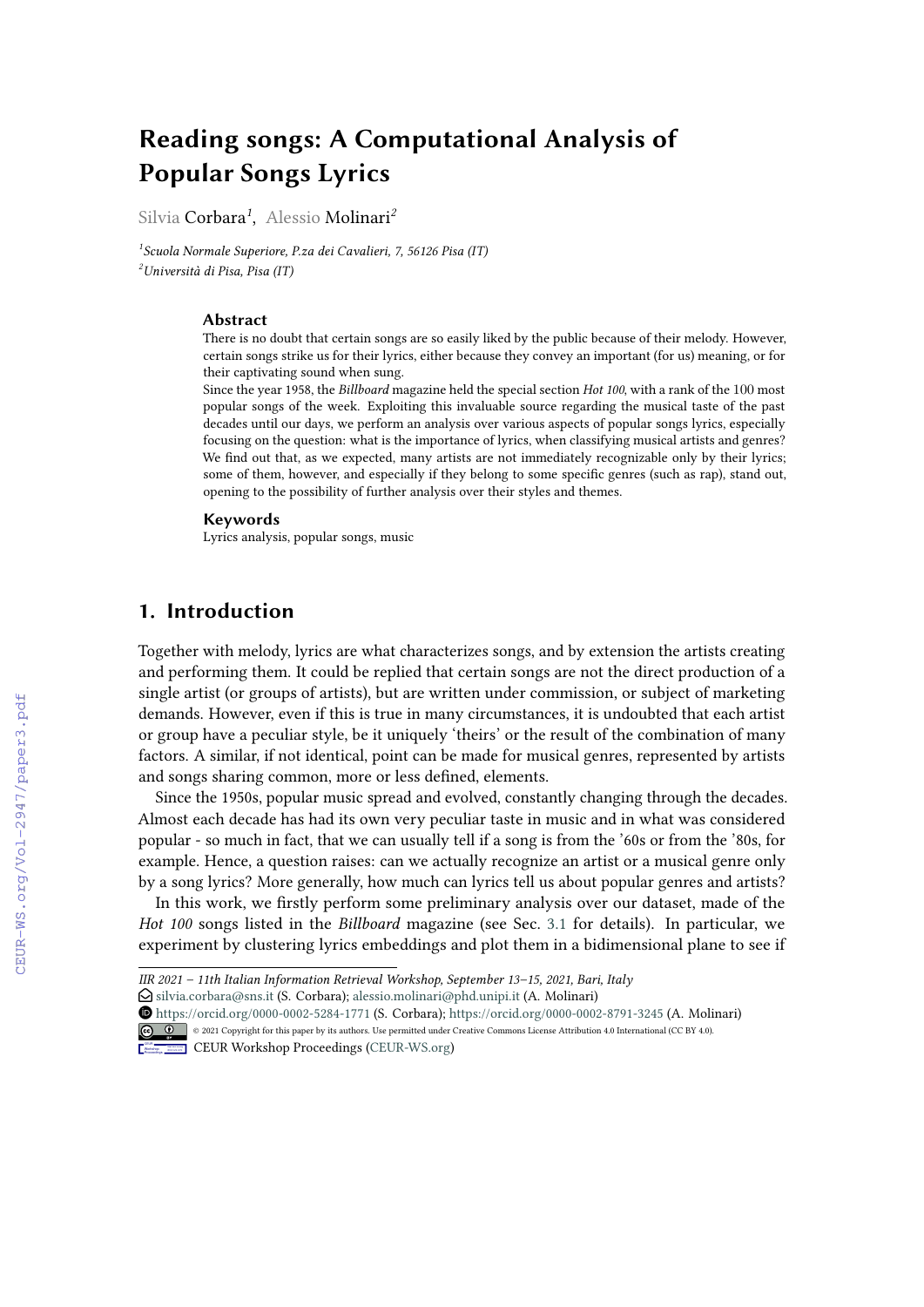such a visualization holds meaningful insights (Sec. [3\)](#page-1-0). Secondly, we focus on investigating the employment of an automatic text classifer for the task of artist and genre classifcation, by exploiting various features sets extracted from the texts, i.e., the lyrics (Sec. [4\)](#page-5-0).

The methods and experiments in this project are developed in Python, and the code is available on GitHub: [https://github.com/silvia-cor/lyrics\\_analysis.](https://github.com/silvia-cor/lyrics_analysis)

# **2. Related work**

It is no surprise that songs lyrics have been employed for many diferent musical analysis - of course, with some restrictions given by some songs being purely instrumental, or not available due to copyrights issues. Such analysis can have diferent goals: from studying specifc artists' careers (see for example [\[1\]](#page-10-0), where stylistic and emotional diferences in some songs by The Beatles are enlightened, both between the artists Paul McCartney and John Lennon and across the band years), to the more general musical trends (see for example [\[2\]](#page-10-1), where it is manifest that songs lyrics become progressively simpler over the years due to a bigger pool of novelty), to the changes in society preferences over time (see for example [\[3\]](#page-10-2) on how meaningful contents are more popular in difficult historical times).

In the feld of Music Information Retrieval (MIR), the specifc value of such features in diferent classifcation tasks is unclear: for example, they appear to be less efective than features extracted from the audio of the songs in genre classifcation [\[4\]](#page-10-3), while they exceeds audio features (among others) in specifc settings of mood classifcation [\[5\]](#page-10-4). However, it has been proved that combining audio and textual features often results in a better performance than the employment of a single features category, both in genre classifcation [\[4,](#page-10-3) [6\]](#page-10-5) and artists similarity detection [\[7\]](#page-10-6). Similarly, lyrics have been proved to be linked with the popularity of their respective song, even though their relative contribution compared to audio features depends on how the concept of 'popularity' is computed [\[8\]](#page-10-7). Finally, Fell and Sporleder [\[9\]](#page-10-8) employ lyrics to tackle diferent classifcation tasks (by genre, 'goodness' intended as popularity, and time); in particular, they exploit n-grams TfIdf combined with other diferent features, such as POS-tags, rhymes, word and sentence lengths, and semantics.

# <span id="page-1-0"></span>**3. Hot 100: an analysis of popular songs**

In this section, we explain the characteristic of our dataset (Sec. [3.1\)](#page-1-1) and show some interesting insights, mostly related to the popularity and duration of the various songs over the six decades considered, from the 60s to our current days (Sec. [3.2\)](#page-2-0). Moreover, we experiment by projecting the embeddings of the songs from an all-time popular band (The Beatles) into a bidimensional space, and evaluate the result of a subsequent clustering process (Sec. [3.3\)](#page-4-0).

### <span id="page-1-1"></span>**3.1. The dataset**

All of our analysis and experiments are conducted on a dataset available on Kaggle<sup>[1](#page-1-2)</sup>. The dataset is a collection of all the weekly *Hot 100* charts released by the *Billboard* magazine, since its start

<span id="page-1-2"></span><sup>&</sup>lt;sup>1</sup><https://www.kaggle.com/dhruvildave/billboard-the-hot-100-songs>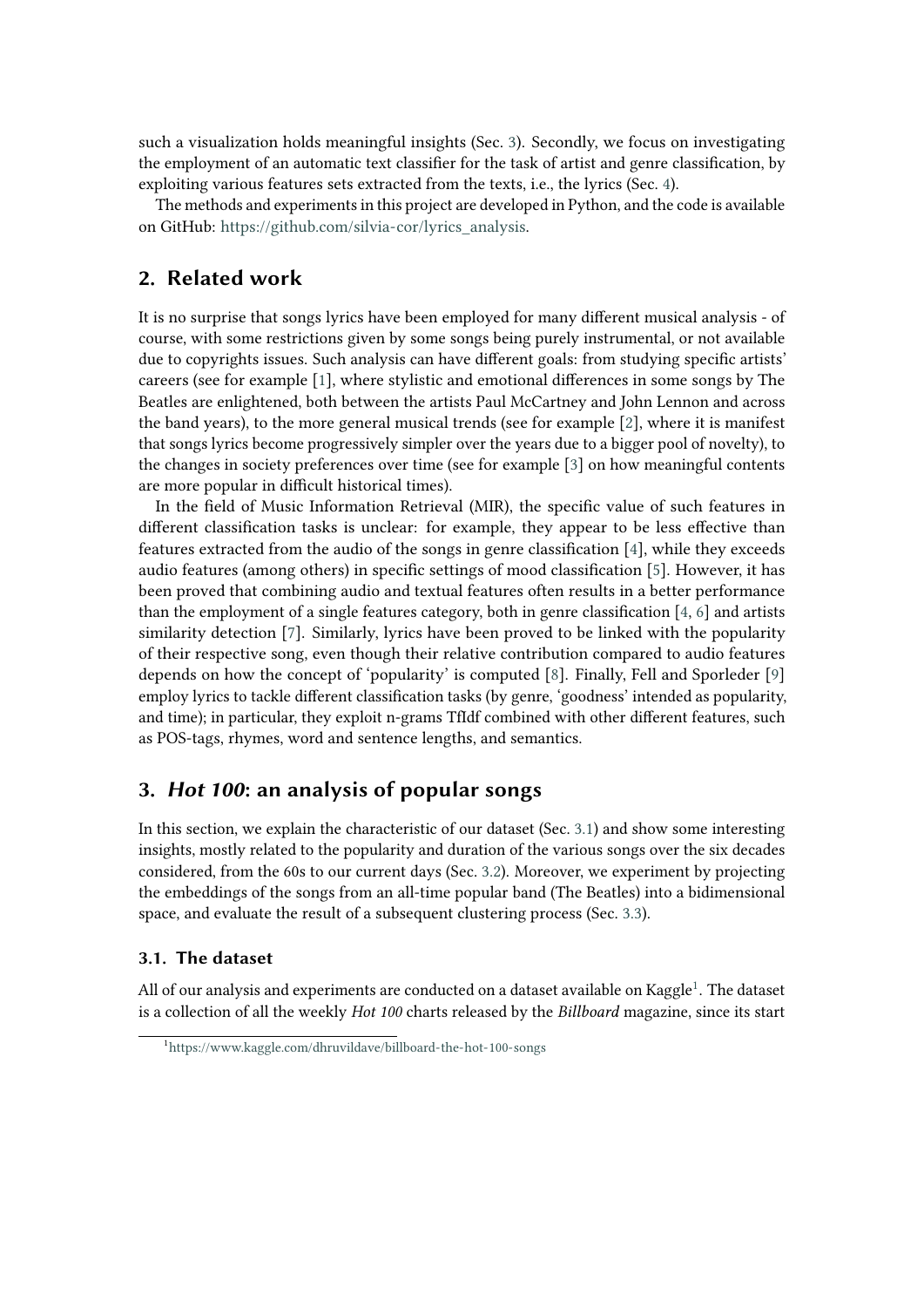in 1958 up to May 2021. This follows a common practice: many studies in literature make use of *Billboard*'s *Hot 100* [\[2,](#page-10-1) [3\]](#page-10-2), or some other list of songs ranked by popularity (such as weekly UK top fve singles charts [\[8\]](#page-10-7)). The dataset consists of 327, 587 entries (with 24, 333 unique songs), for a total of 10, 044 unique artists. Beside the artist and song title, the dataset also contains information on the song position in the chart and how many weeks it stayed 'on-board'. We integrated this dataset with lyrics downloaded via the [genius.com](https://genius.com/) HTTP API. For each song, we also gathered information on the genre and duration via the [last.fm](https://www.last.fm) HTTP API. As it was expected, we could not retrieve all these information for all the entries in the dataset. Pruning out all of those songs for which we could not retrieve the lyrics or the genre, we remain with  $7,045$  unique songs for a total of 596 artists<sup>[2](#page-2-1)</sup>.

Furthermore, we grouped the genres of the songs in such a way that we could have a predefned and controlled list of genres to work with. Specifcally, the complete list of genres is composed of 17 elements: POP, PROGRESSIVE ROCK, ROCK, METAL (which also include HARD rock), country, rnb (which also include doo wop), funk, hip-hop, alternative, rap, disco (which also include electronic, dance and dancehall), folk, jazz, blues, indie, christmas and soul. Moreover, since in most of our analysis we work with songs and artists grouped by decade, we merge all the charts from 1958 and 1959 to the charts in the 60s, and the charts from 2020 and 2021 to those in 2010s.

Finally, we add to our dataset two metrics that could be seen as average rank/popularity scores across one or all the decades taken into consideration. Recall that we have the position for each song in the charts and for each week it stayed on the chart. We could therefore think of an average rank measure for a given time span as the sum of the ranks given to a certain song, penalizing it by summing a constant for each week it did not appear in the charts. This allows us to give a higher weight to songs that stayed in the charts for many weeks, rather than to songs which were short-lived meteors. More formally, the rank  $r^s$  for a given time span  $\overline{T}$ and song  $s$  is given by:

$$
r_T^s = \frac{\left(\sum_{t=0}^T r_t^s\right) + k \cdot (T - W_T^s)}{T} \tag{1}
$$

where  $r_T^s$  is the average rank for a given time span  $T$  (which is composed of  $n$  weeks),  $r_t^s$  is the rank of song  $s$  at time  $t$ ,  $W^s_T$  is the total number of weeks song  $s$  stayed in the charts, and  $k$  is a constant set to 101 (i.e., the frst available position out of the chart).

Another possibility is a simpler popularity score  $p_T^s$ , given by the sum of the inverse of the ranks of a song in the time span:

$$
p_T^s = \sum_{t=0}^T (101 - r_t^s) \tag{2}
$$

#### <span id="page-2-0"></span>**3.2. Duration and genre trends, from 1960s to 2010s**

Considering the duration by itself, an interesting question regards whether songs have shortened or lengthened their duration over the years, and/or how this is related to the decade, eg.: were

<span id="page-2-1"></span><sup>&</sup>lt;sup>2</sup>We exclude the songs coming from the artist GLEE CAST, since they come from the popular tv series *Glee* and are mostly cover songs.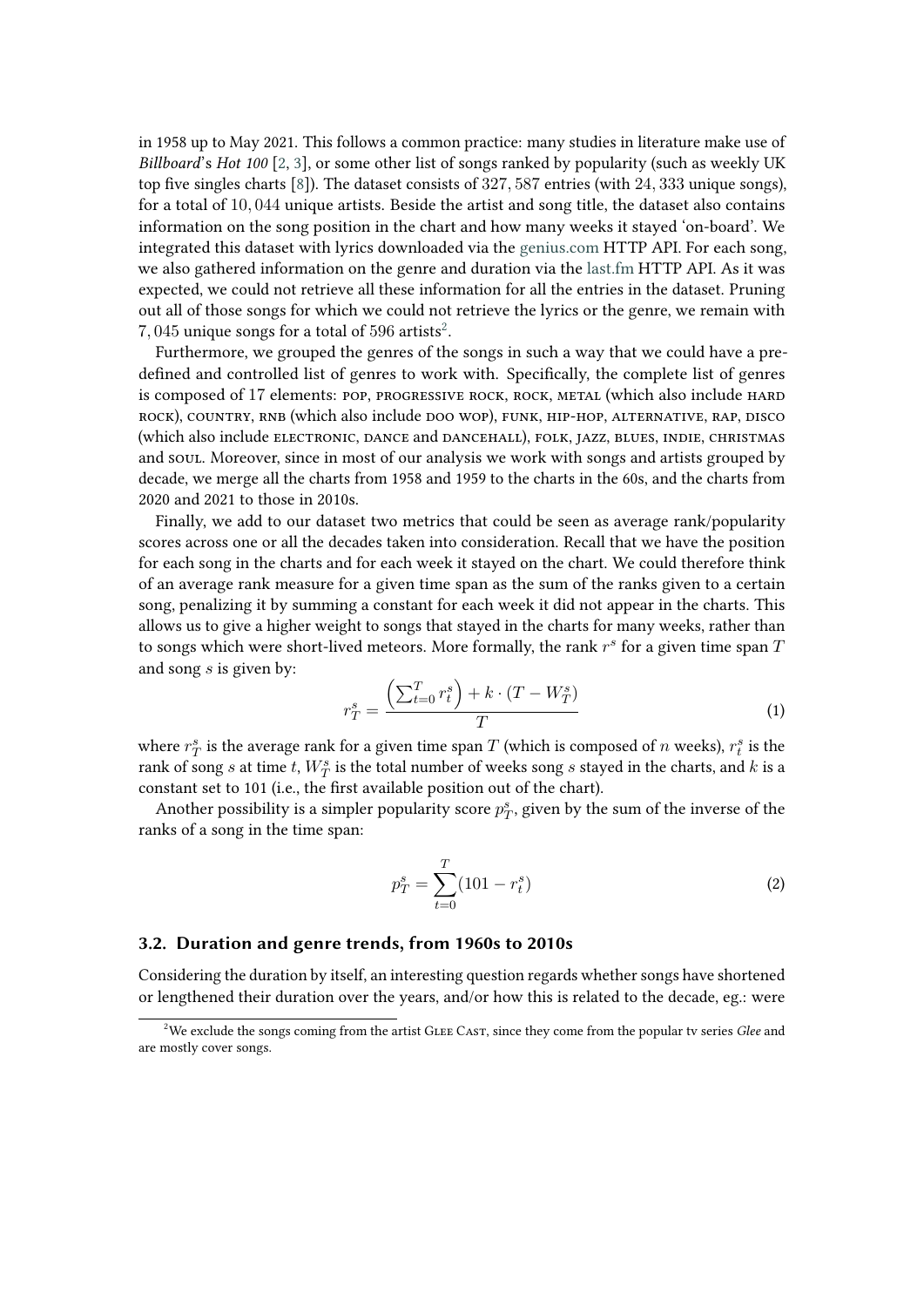

**Figure 1:** Duration of songs over decades.

there years where people enjoyed longer songs? Or again, which is the decade where most tracks in our chart had a rather small duration? We show the histogram for the duration of the songs over the decades in Fig. [1.](#page-3-0) Frequency has been normalized by decade in order to improve visualization, i.e. for each decade  $d$ , its normalized frequency  $f^d$  is given by:

<span id="page-3-0"></span>
$$
f_i^d = \frac{n_i^d}{\max_j n_j^d} \tag{3}
$$

where  $f_i^d$  is the frequency of duration  $i$  in decade  $d$  and  $n_i^d$  is the count of songs with duration  $i$  over that decade. From the bar chart, we notice how 2-minutes songs were very popular in the 60s and monotonically faded over the next decades. On the other hand, as we may expect, 5-minutes songs were fairly popular in most decades. Most notably, notice how the 70s favoured very long songs with respect to the other decades: this is mostly due to the rise and fall of progressive rock in those years. Finally, the decades 2000-2010 seem to favor shorter songs, a trend noticed also elsewhere [\[2,](#page-10-1) p.13].

Regarding genres, we show in Fig. [2](#page-4-1) the frequency of the top 3 genres for each decade. Notice that in this case, we applied no normalization, and simply plot the count of songs with the given genre. We notice how soul was the prevailing genre by a fair margin in the 60s, but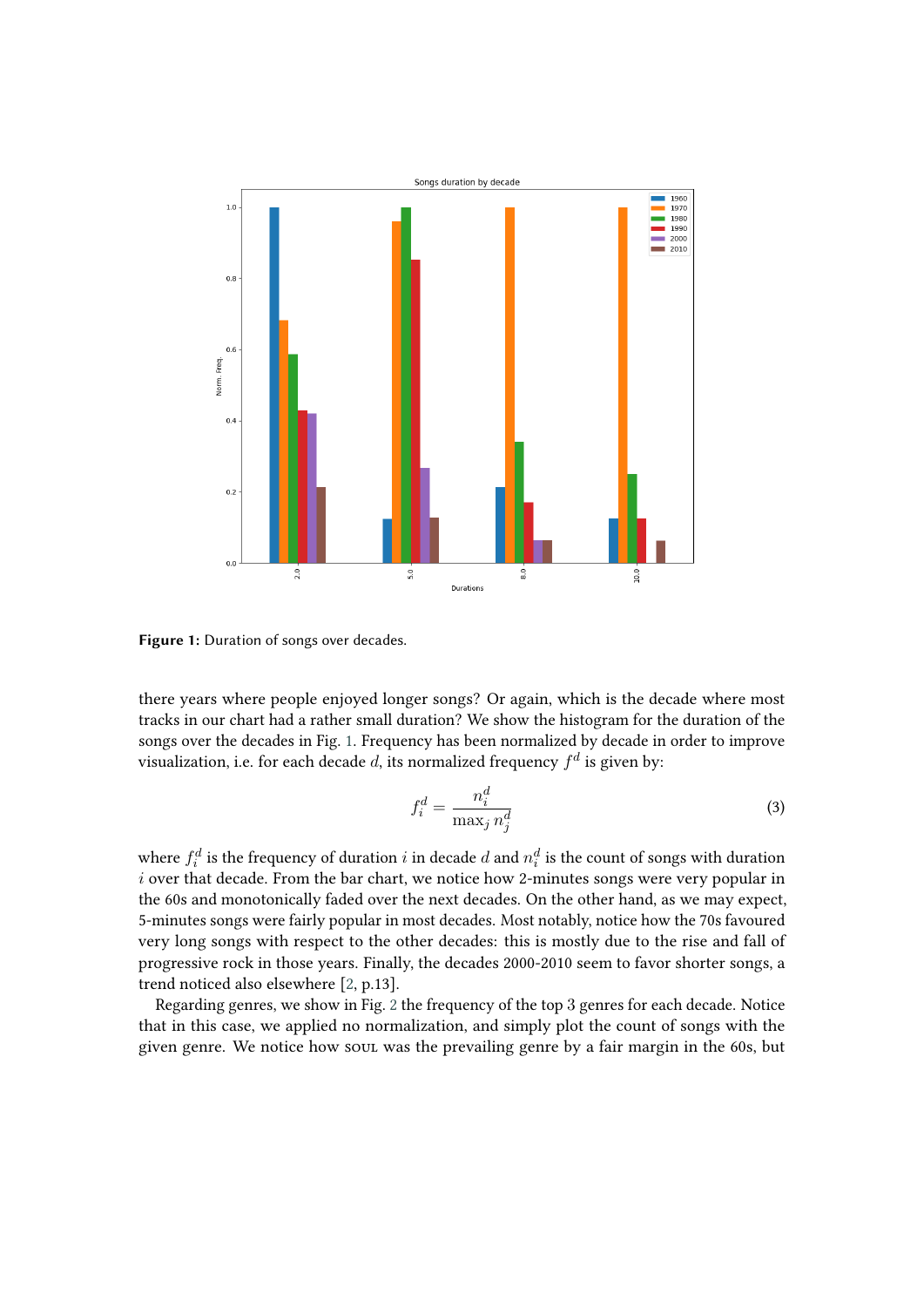

<span id="page-4-1"></span>**Figure 2:** Top 3 genres of songs by decade.

disappeared from charts since the 90s. On the other hand, as we would expect, ROCK and POP have been rather stable over the decades. We should point out, however, that these are very inclusive labels, and pop music in the 80s is a very diferent genre from what was considered 'pop' in the early 2000s, for instance. Also, rock is not to be confused with the hard rock of the 70s (indeed, the latter is but one of the subgenres of the former).

Lastly, we check if there is any correlation between the duration of songs and their popularity/rank, as measured by Pearson correlation coefficient. We expected to see a fairly strong correlation between short songs (2-5 minutes) and popularity/rank, since short songs are usually easier to remember and to follow. Quite the contrary, it turns out there is actually no signifcant correlation between the two, i.e. the correlation coefficient is a negative −0.13 between the all-time ranking and the duration, and a positive 0.08 between the all-time popularity and the duration.

### <span id="page-4-0"></span>**3.3. Visualizing the lyrics: The Beatles through embeddings**

Taking into account the lyrics of a song, one interesting analysis to consider is the following: visualizing the projection of the lyrics in a bidimensional plane, in order to see if we can obtain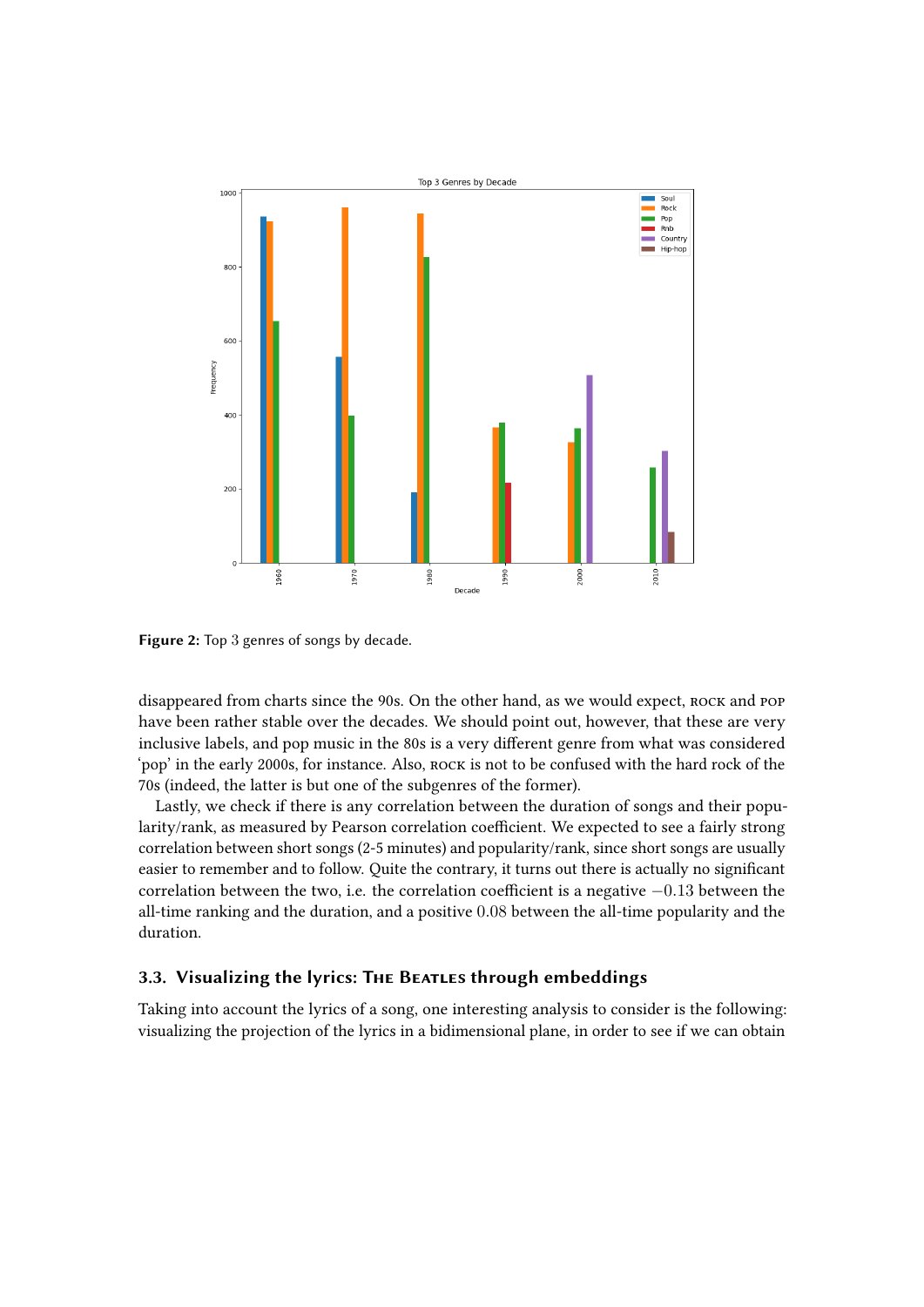any useful insight.

We test this idea by considering the production of a single artist. In order to have a reasonable number of songs, we need an artist whose songs have constantly been great hits in the timeframe considered. We hence turn to THE BEATLES, probably the most famous band of the 60s and beyond (also, as an addendum to the study in  $[1]$ ). As a matter of fact, in our dataset we have 52 songs by the band, spanning the whole 60s decade (plus *Free as a Bird*, 1995).

We then create a bidimensional embedding of each of THE BEATLES' songs in our dataset, and cluster them with a clustering algorithm, in our case K-means. In order to do this, we use the renowned GloVe word embeddings [\[10\]](#page-10-9). In particular, we choose the embeddings trained on the Twitter dataset; this is not entirely an arbitrary choice, as we would hope to have a wider vocabulary for slang and similar constructions (present in abundance in lyrics), than with any of the other GloVe embedding. We use the 25 dimensional vectors of the Twitter GloVe embeddings, followed by the t-SNE algorithm [\[11\]](#page-10-10) (with the Scikit-learn implementation [\[12\]](#page-10-11)) in order to reduce the embeddings to a bidimensional vector. The embedding for each song is then computed as the mean of its tokens embedding (tokenization is made via the Python NLTK library [\[13\]](#page-10-12)). We show the results of the K-means clustering (with 4 clusters<sup>[3](#page-5-1)</sup>) on the so-obtained bidimensional vectors in Fig. [3.](#page-6-0) Notice how the clustering and the songs position in the space actually convey some meaning:

- the blue cluster (number 0) mostly gathers generally uplifting/hopeful songs;
- the orange cluster (number 1) mostly gathers late-Beatles and dreamy/psychedelic lyrics;
- the red and green cluster (number 2 and 3) seem to gather sad and/or love-related songs.

## <span id="page-5-0"></span>**4. Classification**

In this section, we investigate the employment of textual features extracted from the lyrics for diferent classifcation tasks. In particular, we aim to investigate two diferent settings and research questions:

- (a) **Multi-class classifcation:** Is it possible to classify songs by their artist (genre), given a set of possible artists (genres)? How do diferent features sets perform in this task? (Sec. [4.1\)](#page-6-1)
- (b) **Binary classifcation:** Are some artists (genres) more identifable than others, taking into account only their lyrics? (Sec. [4.2\)](#page-7-0)

Given the exploratory nature of these experiments, and the low number of songs available for certain artists, in this section we retain only the artists with at least 10 songs. This subset sums up to  $292$  artists and  $4,874$  songs in total. This causes the disappearance of the INDIE genre.

In every experiment in this section, we employ a Support Vector Machines (SVM) as learning algorithm, since it is a standard for many classifcation tasks, due to its resilience to high dimensionality. In particular, we employ the LinearSVC implemented in the Scikit-learn library [\[12\]](#page-10-11). Moreover, due to the exploratory nature of these experiments, we employ the default hyper-parameters without fne-tuning, in order to reduce the computational time required.

<span id="page-5-1"></span> $3$ The choice for 4 clusters has a dual reason: on the one hand, after various experiments with different number of clusters, 4 empirically yielded the best visualization results; on the other hand, this aligns with the division by Whissell's [\[1\]](#page-10-0) of the band's compositions in four stages.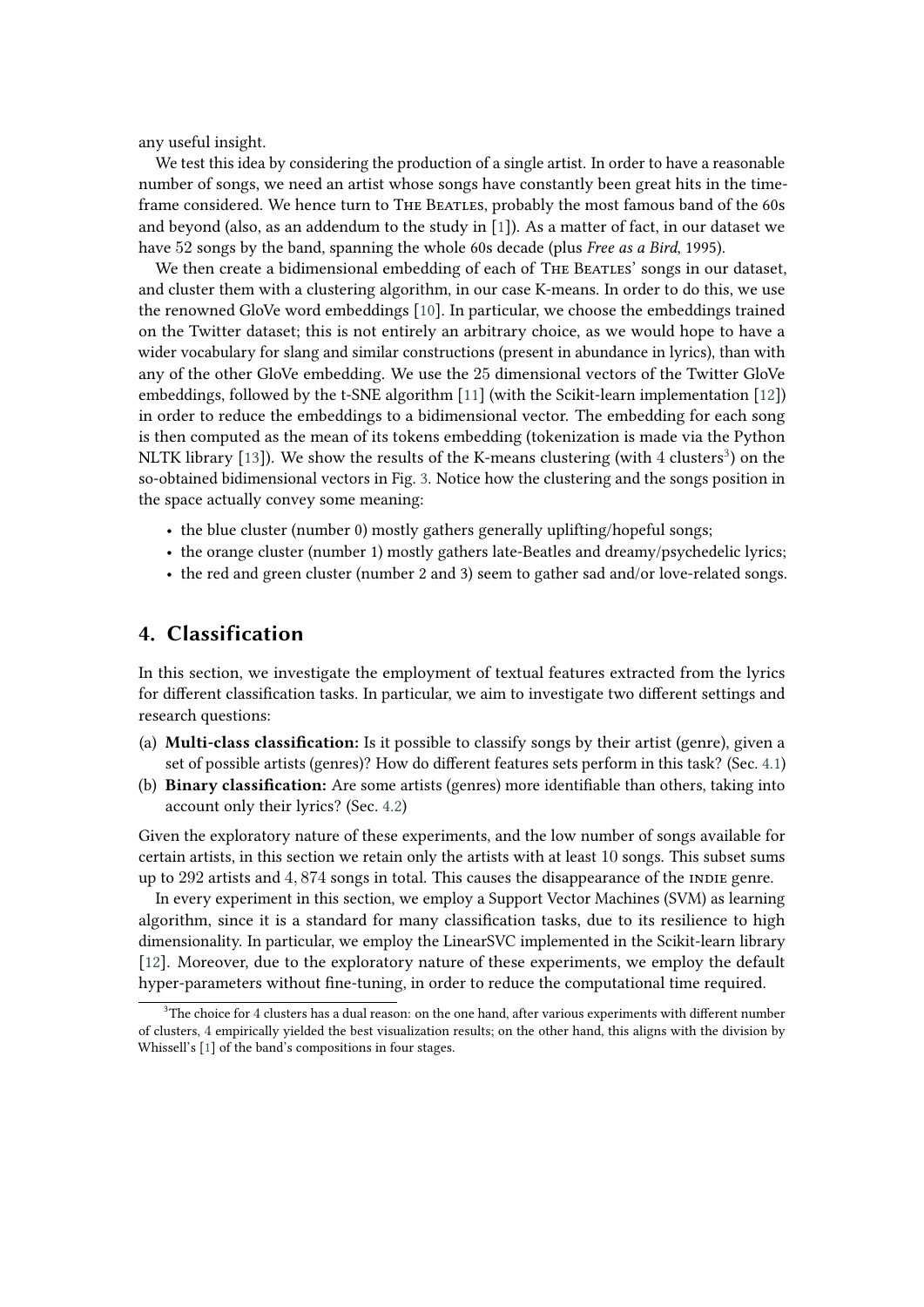

<span id="page-6-0"></span>**Figure 3:** K-means clustering (with 4 clusters) of bidimensional (GloVe) embeddings of The Beatles' songs. Songs embeddings are the average of their tokens embeddings, reduced to a bidimensional vector via t-SNE. We shortened long titles with three dots.

### <span id="page-6-1"></span>**4.1. Comparing features sets: multi-class classification**

We experiment with the following features sets:

- CHAR N-GRAMS: the TfIdf of character n-grams with  $n$  in range  $[2, 5]$ .
- WORD N-GRAMS: the TfIdf of word n-grams with  $n$  in range  $[1, 3]$ .
- AUTHORSHIP: this set is made of three different features sub-sets: a) frequency of function words <sup>[4](#page-6-2)</sup>, normalized by the total number of words in a song; b) frequency of word lengths in the range  $[1, 26]$ , normalized by the total number of words in a song; c) the TfIdf of word n-grams with  $n$  in range [1, 3] over the POS-tags  $^5$  $^5$  labels.
- PHONETICS N-GRAMS: the TfIdf of character n-grams with  $n$  in range [2, 5] over the text converted into the IPA phonetic transcription  $\frac{6}{6}$  $\frac{6}{6}$  $\frac{6}{6}$ .
- All: combination of all the previous sets.

<span id="page-6-2"></span><sup>&</sup>lt;sup>4</sup>The function words, or stopwords, are words without a strong semantic value that mostly help building the grammatical structure of the phrase, such as articles. We employ the list of stopwords available in the homonym NLTK [\[13\]](#page-10-12) module.

<span id="page-6-4"></span><span id="page-6-3"></span> $5$ We compute the POS-tags through the tagger available in the homonym NLTK [\[13\]](#page-10-12) module.

<sup>&</sup>lt;sup>6</sup>In order to convert the text into the transcription, we employ the Python library *English-to-IPA* available at: [https://github.com/mphilli/English-to-IPA.](https://github.com/mphilli/English-to-IPA)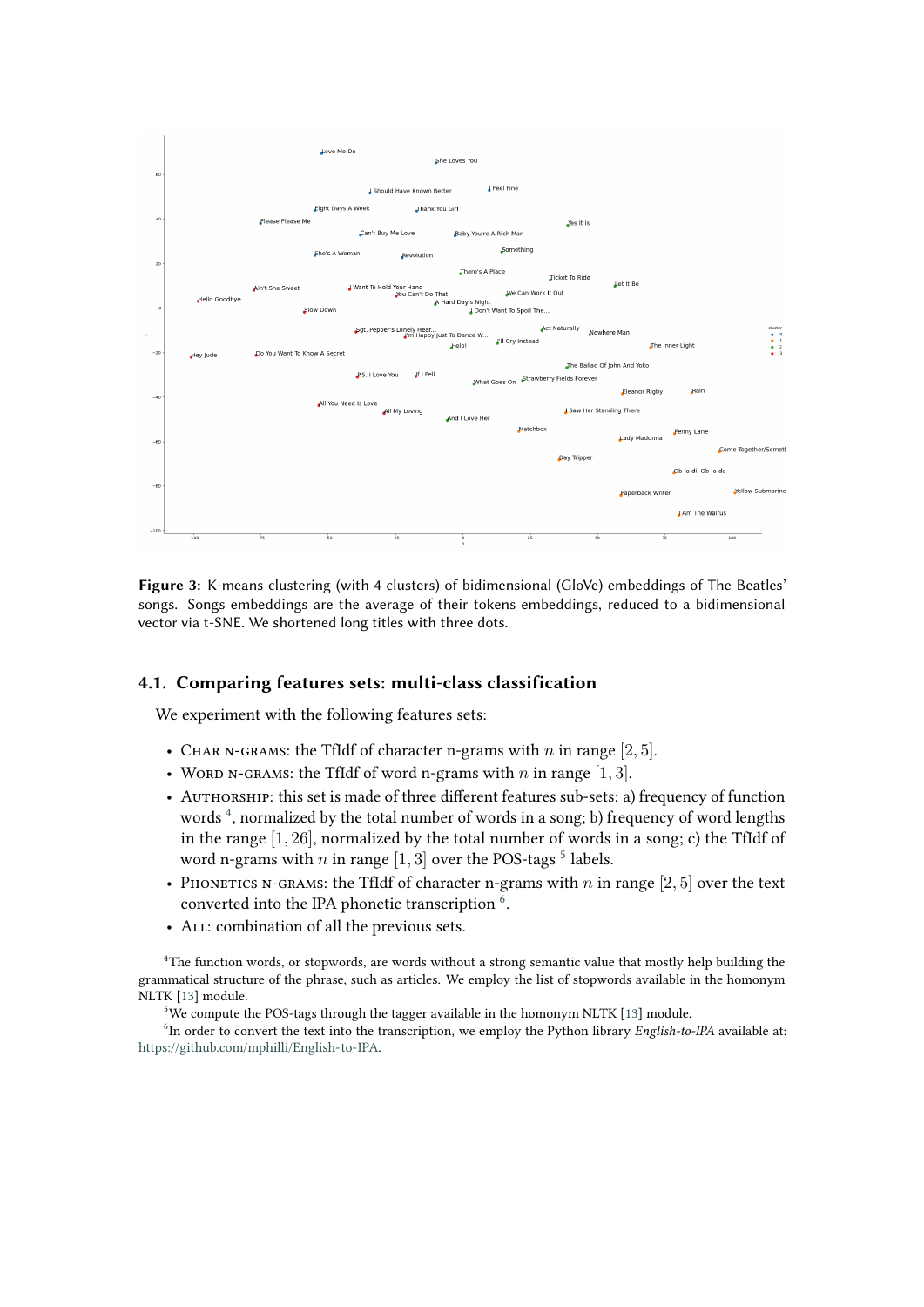Character and word n-grams are nowadays a standard for many text classifcation tasks; in particular, character n-grams have the advantage to capture bits of multiple aspects of the text, such as the syntax and the sound. However, it has been observed that, despite their good results, the risk of them actually performing domain classifcation instead than authorship classifcation is quite high  $[14]$ . Hence, we also experiment with the AUTHORSHIP set, that should retain less information regarding the domain. In particular, it is comprised of features widely used in authorship tasks; they have been similarly employed in [\[6,](#page-10-5) [7,](#page-10-6) [9\]](#page-10-8), but we exploit the TfIdf over the word n-grams in the POS-tags encoding, instead than the normalized frequency of the single POS-tag. Moreover, phonetics have been variably employed in music- and poetry-related analysis, but mostly limited to the identifcation and counting of repetitive sound and rhymes (see for example  $[6, 9]$  $[6, 9]$  $[6, 9]$ ). Instead, we experiment by computing the TfIdf of character n-grams of the distorted text, i.e., the text transformed into the corresponding phonemes. Note that, in order to limit the dimensionality of the computation within the sets or the subsets that exploit character or word n-grams, we select and retain only the  $10\%$  of the best features of the entire set or subset (computed through  $\chi^2$ ).

We perform a separate experiment for each domain and for each features set. Each experiment is composed as follows. We select 5 random artists and keep all their songs as dataset (remember that each artist has at least 10 songs). We extract the features for the corresponding features set, and perform multi-class classifcation via 3-fold cross-validation over the dataset, where the labels are the artists (the genres). We store the predictions for each fold and aggregate them, as if coming from a single classifier. We then compute Macro- $F_1$  and micro- $F_1$  over the results. We repeat this process  $10$  times<sup>[7](#page-7-1)</sup>, and finally compute the mean and standard deviation among the Macro- $F_1$  and micro- $F_1$  values.

The results of this series of experiments are in Tab. [1.](#page-8-0) The general low performance of every set might denote the artist (genre) classifcation task as a particularly hard one to tackle, at least when using only features extracted from lyrics, as noted in other works [\[6\]](#page-10-5). Some interesting insights can be found nevertheless. It is interesting to note, for example, that character and word n-grams are the lowest-performing sets of features (by looking at the Macro- $F_1$ ), despite their generally good results in many applications. It could be thus hypothesized that popular songs share many common words and themes, regardless of their author or genre. On the other hand, the AUTHORSHIP set and the phonetics n-grams hold very good results, especially the latter; interestingly, the AUTHORSHIP set is consistently penalized on the micro- $F_1$  metric. Finally, the All set generally provides the best results: this is clear for the classifcation by artist, while for the classifcation by genre it is slightly surpassed by the Authorship set on the Macro- $F_1$  metric (but does far better on the micro- $F_1$  metric), and it is similarly surpassed by the phonetics n-grams on the micro- $F_1$  metric (but does better on the Macro- $F_1$  metric).

### <span id="page-7-0"></span>**4.2. Binary classification**

In this section, we aim to fnd whether certain artists (genres) are more identifable than others. To do so, we perform a series of binary classifcation by artist (genre), and rank the results. In this case, we employ the All features set.

<span id="page-7-1"></span><sup>&</sup>lt;sup>7</sup>The random process selecting the artists is seeded, hence the data are the same for each experiment at run  $k$ .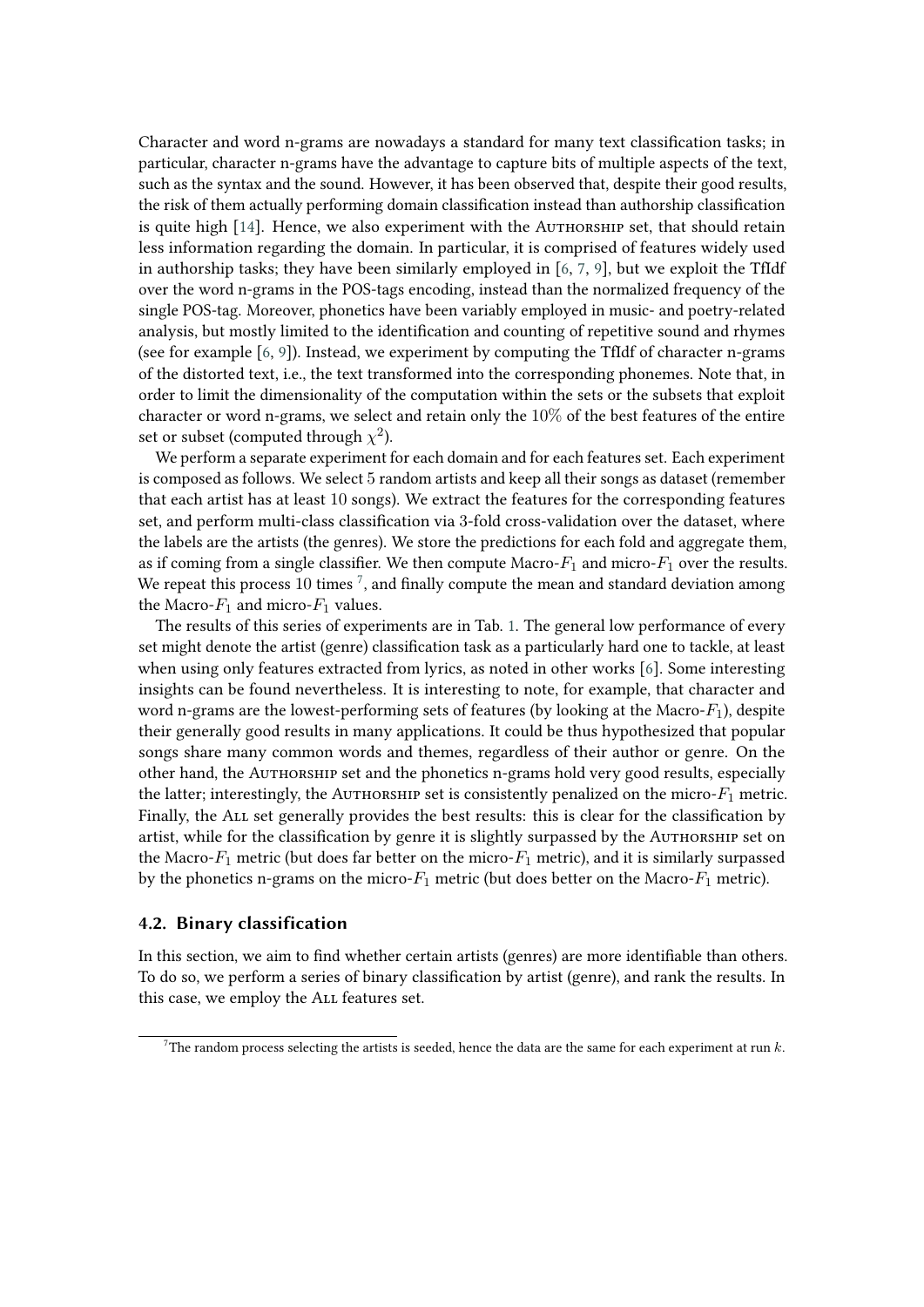#### <span id="page-8-0"></span>**Table 1**

Results of multi-class classification experiments for diferent domains and features sets. We report the mean and the standard deviation of the Macro- and micro- $F_1$  values.

|        | Char n-gram       |                   | Word n-grams      |                   | Authorship        |                                                                                                   | Phonetics n-grams |                   | Αll                                 |                 |
|--------|-------------------|-------------------|-------------------|-------------------|-------------------|---------------------------------------------------------------------------------------------------|-------------------|-------------------|-------------------------------------|-----------------|
|        | $Macro-F_1$       | $micro-F1$        | $Macro-F1$        | $micro-F_1$       | $Marrow-F_1$      | $micro-F_1$                                                                                       | $Macro-F_1$       | $micro-F1$        | $Macro-F_1$                         | micro- $F_1$    |
| Artist | $0.323 \pm 0.096$ | $0.434 + 0.057$   |                   |                   |                   | $0.302 \pm 0.085$   0.411 $\pm 0.051$   0.344 $\pm 0.065$   0.384 $\pm 0.078$   0.342 $\pm 0.091$ |                   | $0.441 + 0.054$   | $0.363 \pm 0.111$                   | $0.444 + 0.085$ |
| Genre  | $0.214 \pm 0.050$ | $0.508 \pm 0.071$ | $0.216 \pm 0.080$ | $0.492 \pm 0.110$ | $0.248 \pm 0.068$ | $0.456 \pm 0.100$                                                                                 | $0.223 \pm 0.057$ | $0.519 \pm 0.066$ | $0.235 \pm 0.045$ 0.512 $\pm 0.071$ |                 |

In particular, for each artist (genre), we perform the following experiment. We take all the songs for the specific artist (genre)  $D$ , summing up to a total of  $n$  songs (the samples for the positive class). We randomly select  $n$  songs from other artists (genres) which are not  $D$  (the samples for the negative class, creating a balanced dataset). We perform binary classifcation via 3-fold cross-validation over the dataset, where the labels are  $1/0$  for the positive negative class, i.e., whether the sample belongs to  $D$  or not. We store the predictions for each fold and aggregate them, as if coming from a single classifier, and we compute the  $F_1$  over the results. We repeat this process 5 times<sup>[8](#page-8-1)</sup>, and finally compute the mean among the binary  $F_1$  values.

The results of this series of experiments are in Fig. [4.](#page-9-0) It is worth noticing the general coherence of the two graphics. On the one hand, the less recognizable artists mostly compose for the less recognizable genres (mostly pop and rock). On the other hand, the 5 most recognizable artists compose songs mostly for 2 of the most recognizable genres: Jason Aldean and Brad Paisley for COUNTRY, and JAY-Z, 50 CENT and EMINEM for RAP. Such discrepancies among artists and, above all, genres, may have multiple answers. In fact, rap songs generally have longer and more constructed texts, which clearly set them apart from other productions, so much as to gain an almost-perfect score for both artists and genres classifcation. Besides, genres like pop and rock, but even jazz or metal, are musically very heterogeneous and have greatly changed over the decades. It is then no surprise that it would be proportionally harder to identify them.

### **5. Conclusion and future works**

In this project, we analyze the lyrics of songs appeared in the *Hot 100* rank in the *Billboard* magazine in the period 1958-2021. We draw out various observations regarding the role of lyrics in the musical landscape. For example, we show that performing clustering on the embeddings of The Beatles' songs lyrics hold interesting results, in line with the characteristics of the band's works. Moreover, we show that certain artists and genres are generally easier to classify, due to peculiarities in their songs that refect on the lyrics.

It would be very interesting to further analyze the most discriminative features of the classifcation (i.e., the features holding the biggest weight in the computation), in order to see if some common patterns can be identifed, and if certain artists or genres share similar themes. Moreover, we would like to employ lyrics embedding not only to visualize the production of an artist, but also in order to compare the diferent artists, for example by employing some form of mean among the embeddings of the various artists' songs. We leave these ideas for future work.

<span id="page-8-1"></span> ${}^{8}$ The random process that selects the negative samples is seeded separately for each of the 5 runs; of course, each  $D$  will have a different pool from which to pick, but this assures different negative samples and reproducibility.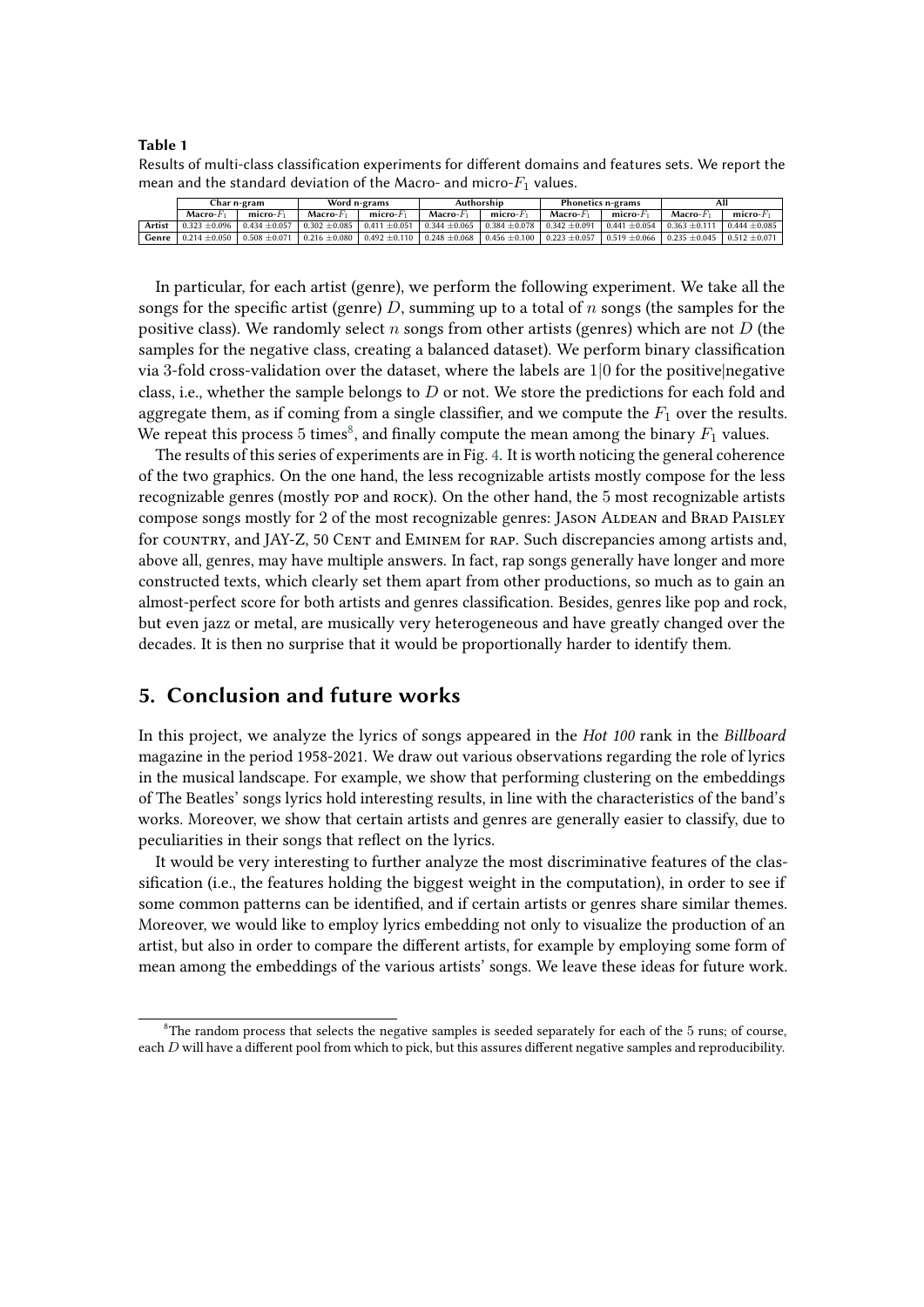

(a) Results of the binary classifcation on artists. Since it would have been infeasible to show all the 292 artists of the dataset (and it would have added little to the discussion), we only display the 5 less-scoring artists, the 5 top-scoring ones, and 15 random others in-between.



(b) Results of the binary classifcation on genres

<span id="page-9-0"></span>Figure 4: Results of the binary classification experiments on (a) artists and (b) genres.